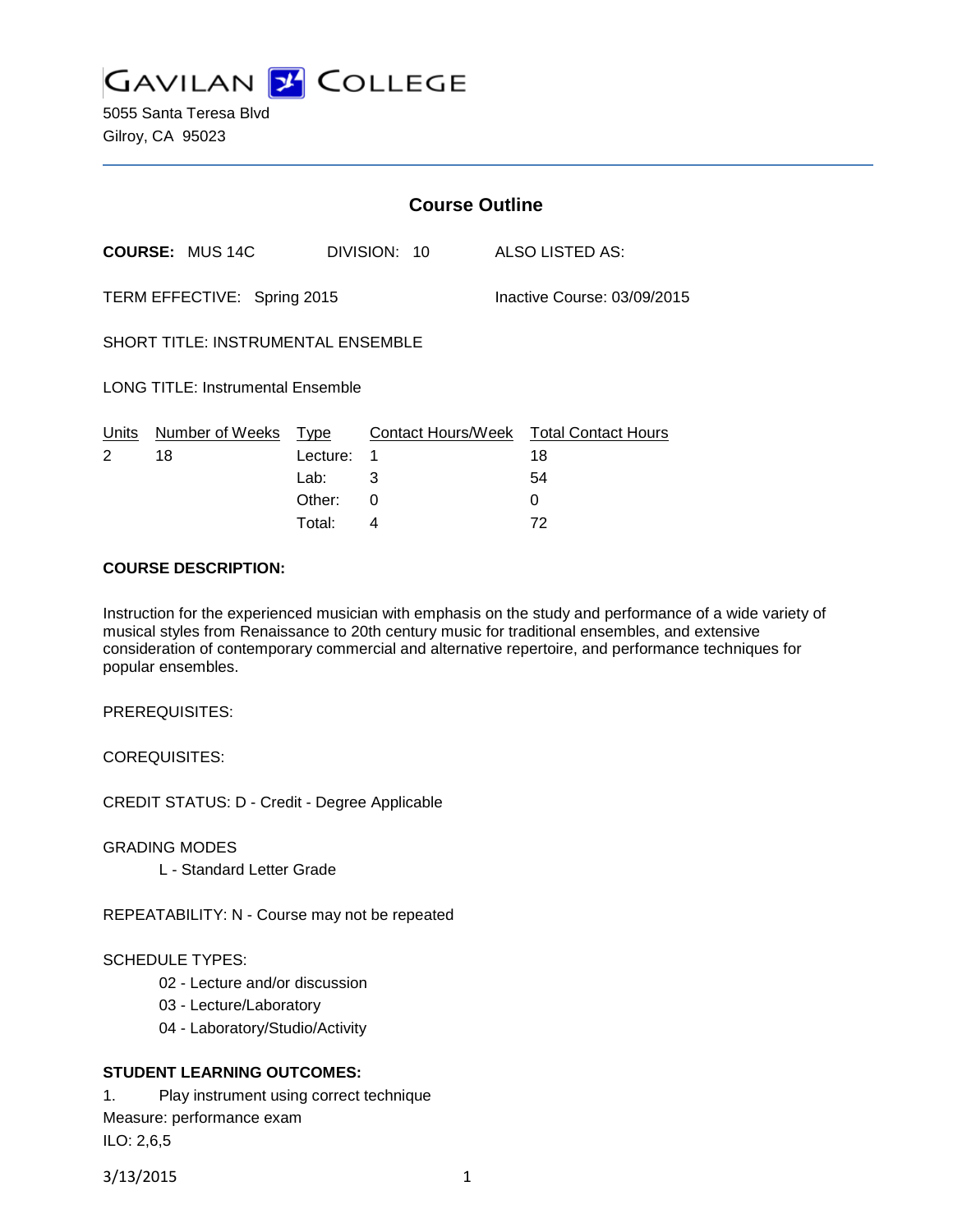GE-LO: A1, A6, C1,C2,E1

2. Demonstrate collaborative learning by working with other musicians in rehearsal setting Measure: evaluation, performance ILO: 6,1,5,4 GE-LO: A1,A6, C1, C2, E1

3. Perform before live audience Measure: performance exam ILO: 7,5,1,4,6 GE-LO: A1,C1,E1

## **CONTENT, STUDENT PERFORMANCE OBJECTIVES, OUT-OF-CLASS ASSIGNMENTS**

Inactive course: 03/09/2015

WEEK 1 4 HOURS

Introduction. Basic instrumental techniques.

Assigned reading and exercises.

Student performance objectives: students will rehearse and perform

music from the instrumental literature

WEEK 2 4 HOURS

Individual evaluation with the instructor to determine placement.

Student written self-goals. Introduction and rehearsal of selected piece.

Assigned reading and exercises.

Student performance objectives: students will rehearse and perform

music from the instrumental literature

WEEK 3 4 HOURS

Using sound amplification equipment. Microphone technique.

Performance posture and stance.

Assigned reading and exercises.

Student performance objectives: students will rehearse and perform

music from the instrumental literature

WEEK 4 4 HOURS

Introduction and rehearsal of selected piece.

Assigned reading and exercises.

Student performance objectives: students will rehearse and perform

music from the instrumental literature

WEEK 5 4 HOURS

Introduction and rehearsal of selected piece.

Assigned reading and exercises.

Student performance objectives: students will rehearse and perform

music from the instrumental literature

WEEK 6 4 HOURS

Introduction and rehearsal of selected piece.

Assigned reading and exercises.

Student performance objectives: students will rehearse and perform

music from the instrumental literature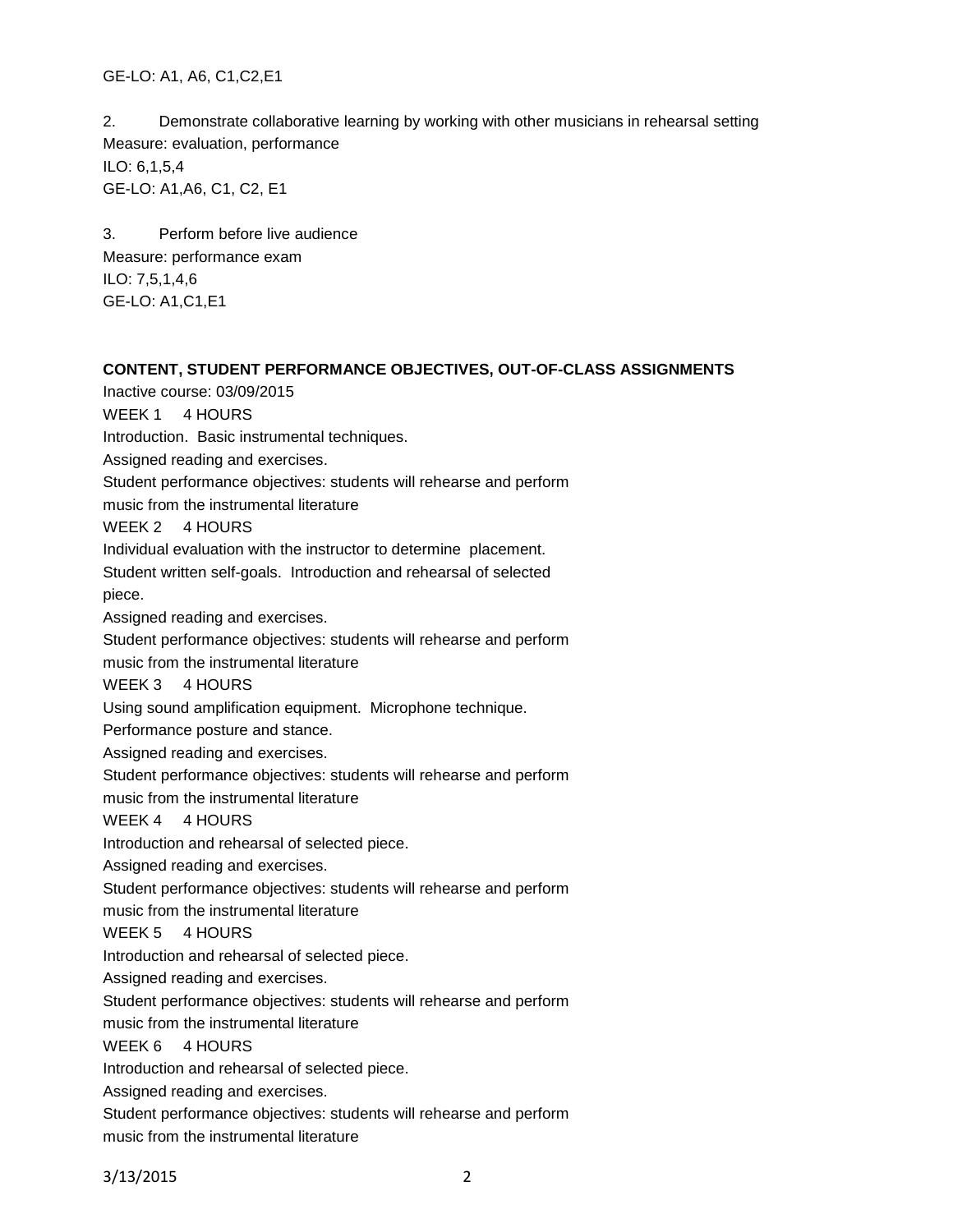# WEEK 7 4 HOURS

Rehearsal of selected pieces for midterm performance.

Assigned reading and exercises.

Student performance objectives: students will rehearse and perform

music from the instrumental literature

## WEEK 8 4 HOURS

Rehearsal of selected pieces for midterm performance.

Assigned reading and exercises.

Student performance objectives: students will rehearse and perform

music from the instrumental literature

WEEK 9 4 HOURS

Performance midterm.

WEEK 10 4 HOURS

Introduction and rehearsal of selected piece.

Assigned reading and exercises.

Student performance objectives: students will rehearse and perform

music from the instrumental literature

WEEK 11 4 HOURS

Introduction and rehearsal of selected piece.

Assigned reading and exercises.

Student performance objectives: students will rehearse and perform

music from the instrumental literature

WEEK 12 4 HOURS

Introduction and rehearsal of selected piece.

Assigned reading and exercises.

Student performance objectives: students will rehearse and perform

music from the instrumental literature

WEEK 13 4 HOURS

Introduction and rehearsal of selected piece.

Assigned reading and exercises.

Student performance objectives: students will rehearse and perform

music from the instrumental literature

## WEEK 14 4 HOURS

Rehearsal of selected pieces for final performance.

Assigned reading and exercises.

Student performance objectives: students will rehearse and perform

music from the instrumental literature

WEEK 15 4 HOURS

Rehearsal of selected pieces for final performance.

Assigned reading and exercises.

Student performance objectives: students will rehearse and perform

music from the instrumental literature

WEEK 16 4 HOURS

Performing for video/film. Videotaped performance.

Assigned reading and exercises.

Student performance objectives: students will rehearse and perform

music from the instrumental literature

WEEK 17 4 HOURS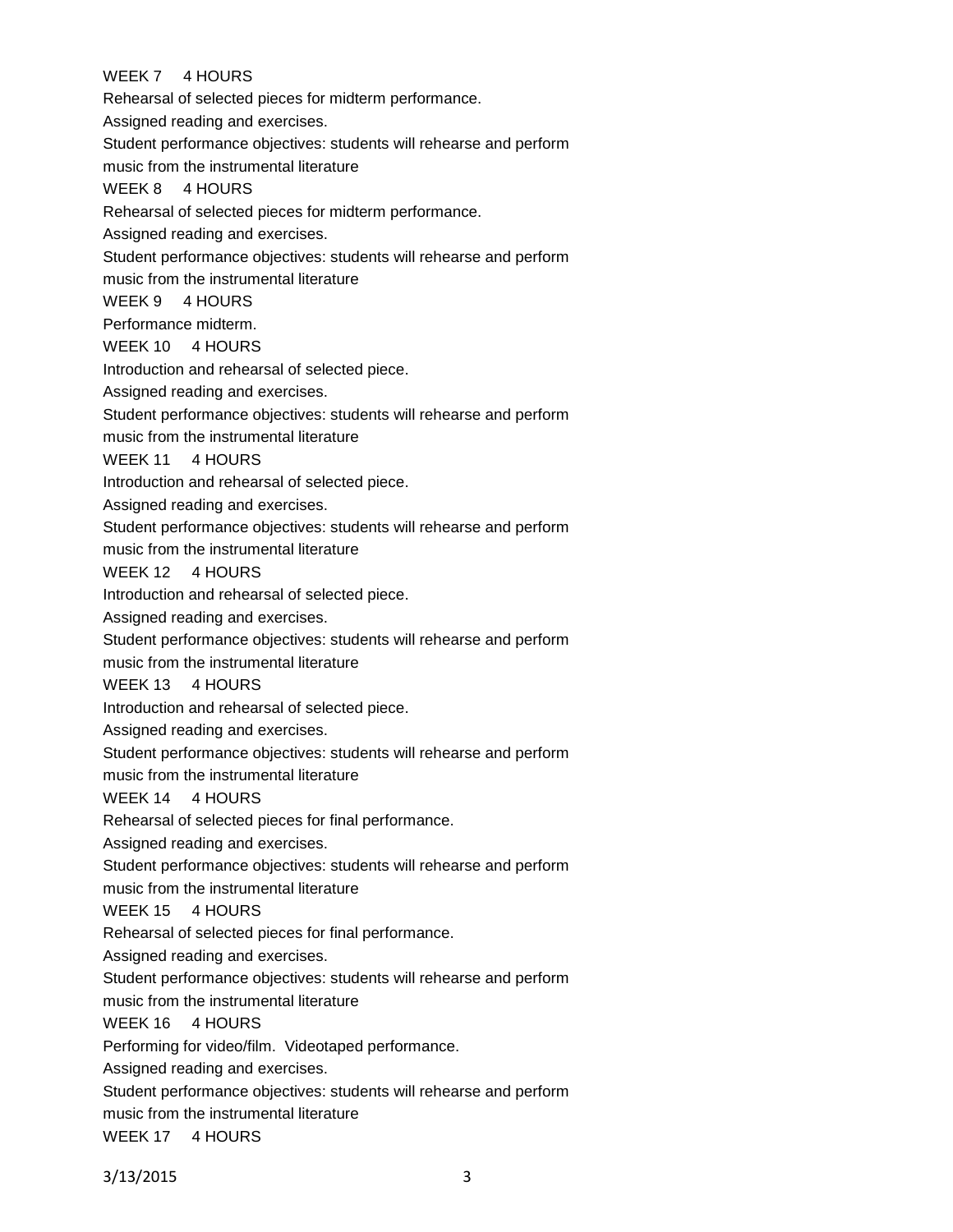Final performance.

WEEK 18 2 hours

written evaluation of self-progress and ensemble achievement. Assignments are defined in the course content outline. Each week the student will read assigned materials and complete appropriate assignments to meet the one-to-two lecture out-of-class standard.

#### **METHODS OF INSTRUCTION:**

Lecture, demonstration, individual assistance.

# **METHODS OF EVALUATION:**

The types of writing assignments required: Other: Group evaluation The problem-solving assignments required: Other: Memorization The types of skill demonstrations required: Class performance Performance exams The types of objective examinations used in the course: None Other category: None The basis for assigning students grades in the course: Writing assignments: 5% - 10% Problem-solving demonstrations: 15% - 20% Skill demonstrations: 75% - 80% Objective examinations: 0% - 0% Other methods of evaluation: 0% - 0%

## **REPRESENTATIVE TEXTBOOKS:**

n/a

## **ARTICULATION and CERTIFICATE INFORMATION**

Associate Degree: GAV C1, effective 200470 CSU GE: IGETC: CSU TRANSFER: Transferable CSU, effective 200470 UC TRANSFER: Not Transferable

# **SUPPLEMENTAL DATA:**

Basic Skills: N Classification: A Noncredit Category: Y Cooperative Education: